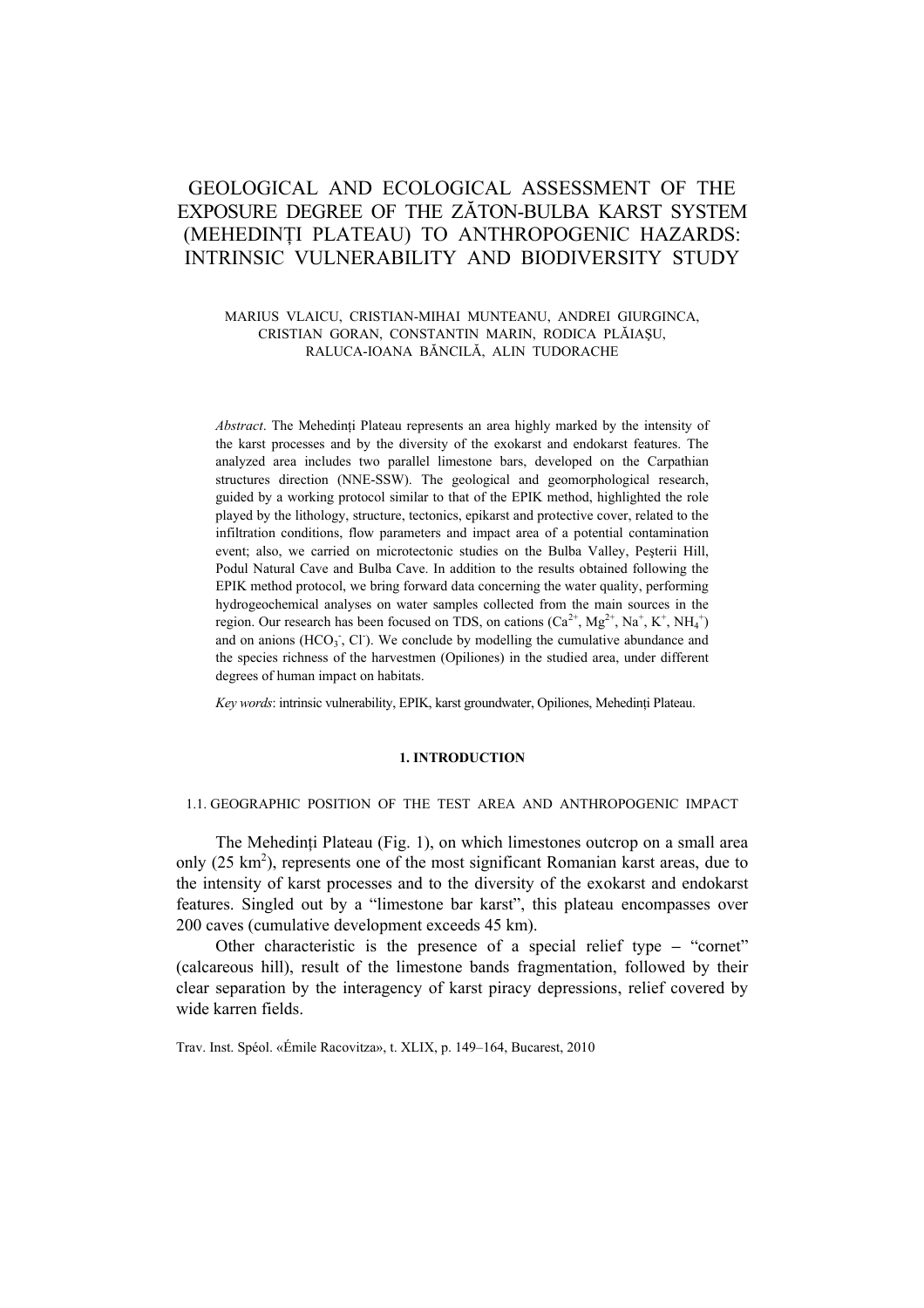

Fig. 1 – The geographic position of the test area.

The Ponoarele locality limits are overlapping both karst systems. Most settlements are scattered, being situated on plateaus or water divides. The economic activities are rudimentary, as the industrial enterprises are less developed and the arable land covers only small areas; the main occupations of the population consist in animal husbandry and fruit tree growing. However, two of the most inhabited villages are placed on the limestones of the Zăton-Bulba karst system, the dwellings having no sewage or waste disposal facilities. Traditionally, the manure is regionally used as fertilizer for gardens and pastures. The main road of the area, disposed along the limestone bar, is another pollution factor.

Our research has been focused on the Zăton-Bulba karst system features and vulnerability factors. In order to establish reference elements, the study area has been extended; hydrogeochemical analyses of the Morilor Valley springs and ecological investigations of the Lupşa Valley (located 15 km northward, with low anthropogenic influence) have also been performed.

Human activities usually determine changes of natural habitats that may negatively affect harvestmen (Opiliones) species. They can be sensitive to changes in habitat structure and to different human impacts, such as: the use of fertilizers and pesticides (PEKAR, 1997), the presence of other pollution factors (RABITSCH,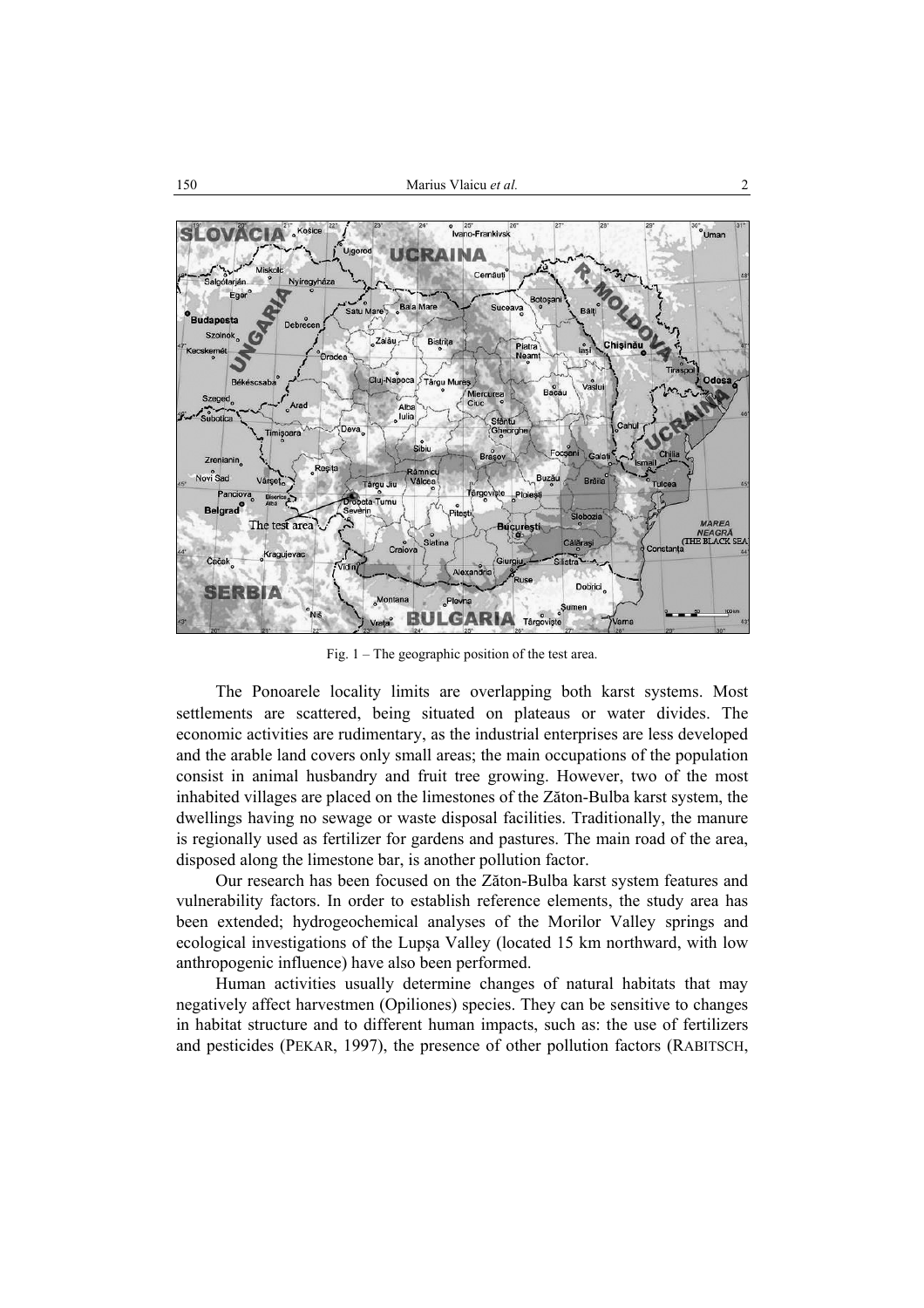1995) and certain forest management practices (JENNINGS *et al.*, 1984). Previous studies on habitat use have shown that the harvestmen species from the Ponoarele area prefer moist areas of abundant vegetation (PLĂIAŞU & BĂNCILĂ, 2008).

# 1.2. GEOLOGICAL AND GEOMORPHOLOGICAL SETTING

The analyzed area includes two parallel limestone bars, developed on the Carpathian structures direction (NNE-SSW) and differentiated, on the basis of lithostructure and altitude, by the granitic basement and by the Miocene graben.

The eastern karst area, higher and authigenic, forms the Gârdăneasa-Băluta aquifer system, while the western karst area, with binary functioning and located in a corridor, forms the Zăton-Bulba aquifer system.

The systems are connected, as the water outflowing from the main outlets of the first one (springs from the Morilor Valley) is caught by a karst depression in the second one.

The relief units from the northern part of the Mehedinti Plateau are described by a double fracturing, generating morpho-petrographic and morpho-structural discontinuities, dividing the relief in blocks with different geological and morphological features.

From a geological point of view, they belong to the Southern Carpathians ensemble, formed by the closure of a marine basin (Kimmeridgian-Tithonian), followed in the Upper Cretaceous by the subduction and the overthrusting of the lithosphere and the continental margins sediments, including the carbonate ones (the Danubian Autochthonous and the Getic Nappe). The geological structure of the test area comprises lithostructurally unitary longitudinal bands, striking NNE-SSW, separated by major Carpathian faults and crossed by strike-slip or transversal faults, on a W-E orientation, generated during the Neogene uplifts.

The Ponoarele karst area is aligned within a tectono-erosional window, having the aspect of a NE-SW corridor (250–450 m a.s.l.), in which the Mesozoic sedimentary outcrops, along with the metamorphic basement of the Southern Carpathians autochthonous (the Danubian Domain). On both sides of this corridor, two synclinoriums are set, being composed by Paleozoic crystalline schists (Getic Nappe), forming higher parallel ridges (600–700 m a.s.l.). The Mesozoic karst rocks were deposited in two distinct sedimentary areas of the Danubian Domain, explaining the presence of two parallel limestone bars (the western and the eastern karst areas).

The Upper Jurassic-Lower Cretaceous limestones overlay non-karst detrital Liassic successions and are covered by marls, marly limestones and wildflysch deposits (Cenomanian-Middle Turonian and Upper Turonian-Senonian). The Pliocene-Quaternary evolution of the region led to an altimetric gradient between the two limestone bars, while the karst processes generated the catchment of the entire hydrographical network in the underground and the forming of certain drainage systems.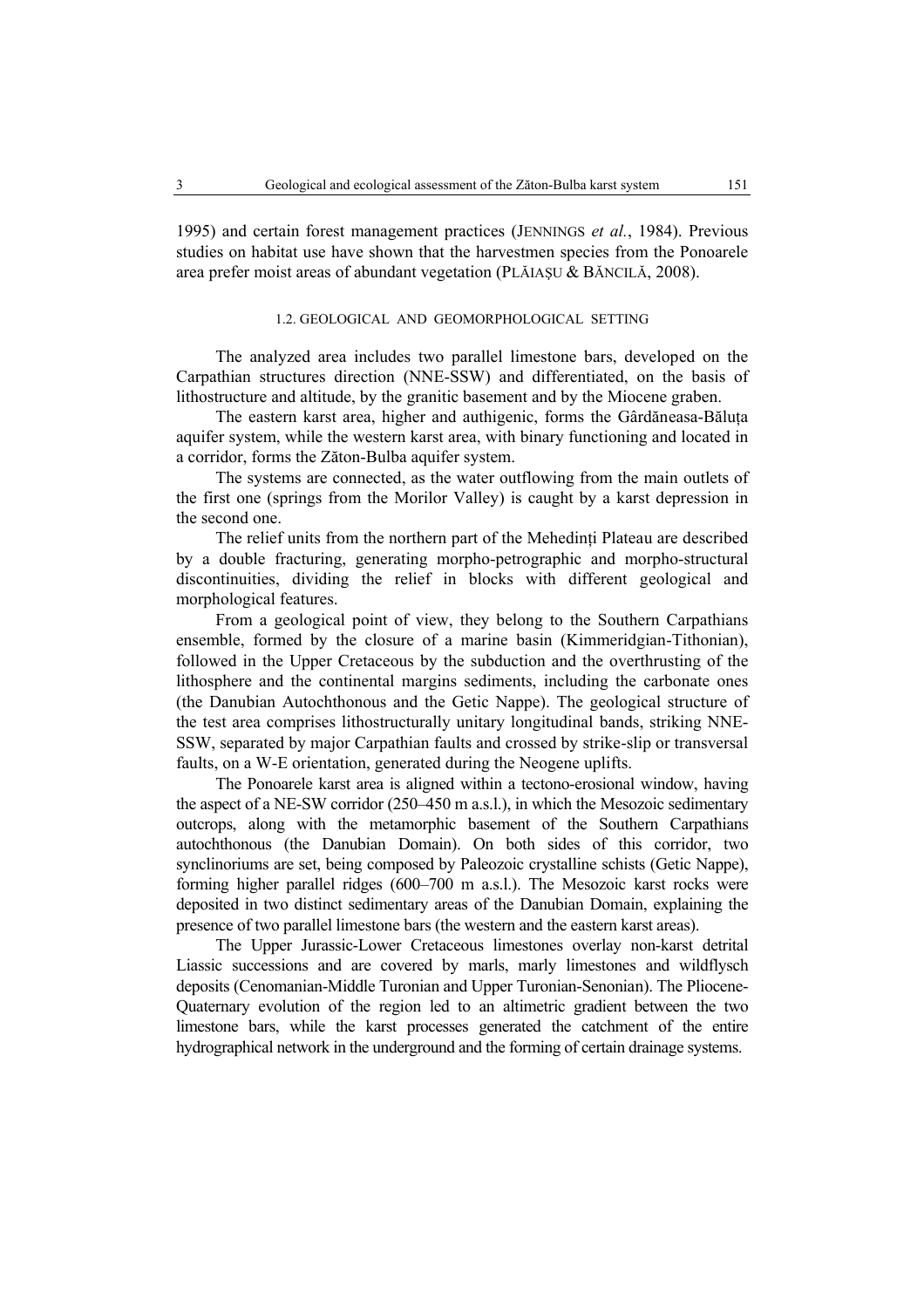**The western karst area (Baia de Aramă-Ponoarele)** is developed on the Badenian-Aptian limestones (grey or white, massive or bedded Urgonian bioclastic limestones).

It is comprised between the Brebina Valley (in the north) and the Zăton Lake alignment (in the south), inheriting the corridor aspect and the hydrographical network convergence in the limestone bar. Upstream, two closed depressions, Zăton and Ponoarele (flooded at high flow rates) are developed on both sides of the limestones: the entire surface hydrographical network is caught inside by the interagency of the caves Zăton (105 m development) and Bulba (5 km long, developed on three levels). Levels of this drainage have also been found in the Podul Natural Cave (734 m development), with large passageways, joining the Zăton Depression with the Ponoarele Depression.

Outside, on top of the Peşterii Hill, there is one of the most interesting karren fields from Romania. In this area, two karst systems with distinct functioning and impluvia are formed.

**The eastern karst area (Gârdăneasa-Băluţa)** has a plateau morphology, levelled at ±550 m a.s.l. and slightly tilted eastward, its western margin being marked by an altitudinal gradient towards the Baia de Aramă-Ponoarele area. On the surface of the limestones (bioclastic, micritic, peletal or pointed by siliceous nodules), a hydrographical network pre-existed (before the faulting and the flysch erosion), on which a W-E drainage was set up, underlined today by important valleys with sinkholes (Vârtopu, Împărțitoarea, Prislop). The water was afterwards caught in the underground, by the Zăton-Bulba karst system (the Morilor Valley springs).

## **2. MATERIALS AND METHODS**

#### 2.1. MICROTECTONIC STUDIES

Aiming to improve the geological knowledge of the area, we carried on microtectonic studies on the Peşterii Hill, the most developed diffuse infiltration area, showing the largest epikarst extent, and on the Bulba Valley, where the system outlet is located.

On the Peşterii Hill, we performed a series of measurements with a Freiberger geological compass, using the "dip and strike" method. Further on, appealing to cave mapping data, we were able to get the orientations of the Podul Natural Cave passageways.

The data (the strike frequencies) have been processed with the Rose 1.0 software and systematized on two rosette diagrams, one for each subject (the class size: 5°, the display mode: bidirectional, the graph type: equal area).

We have also researched the Bulba Valley limestone succession, investigating the fracturing of the outcrops, following the same methodology; in addition, we have used the mapping data acquired from the Bulba Cave passageways.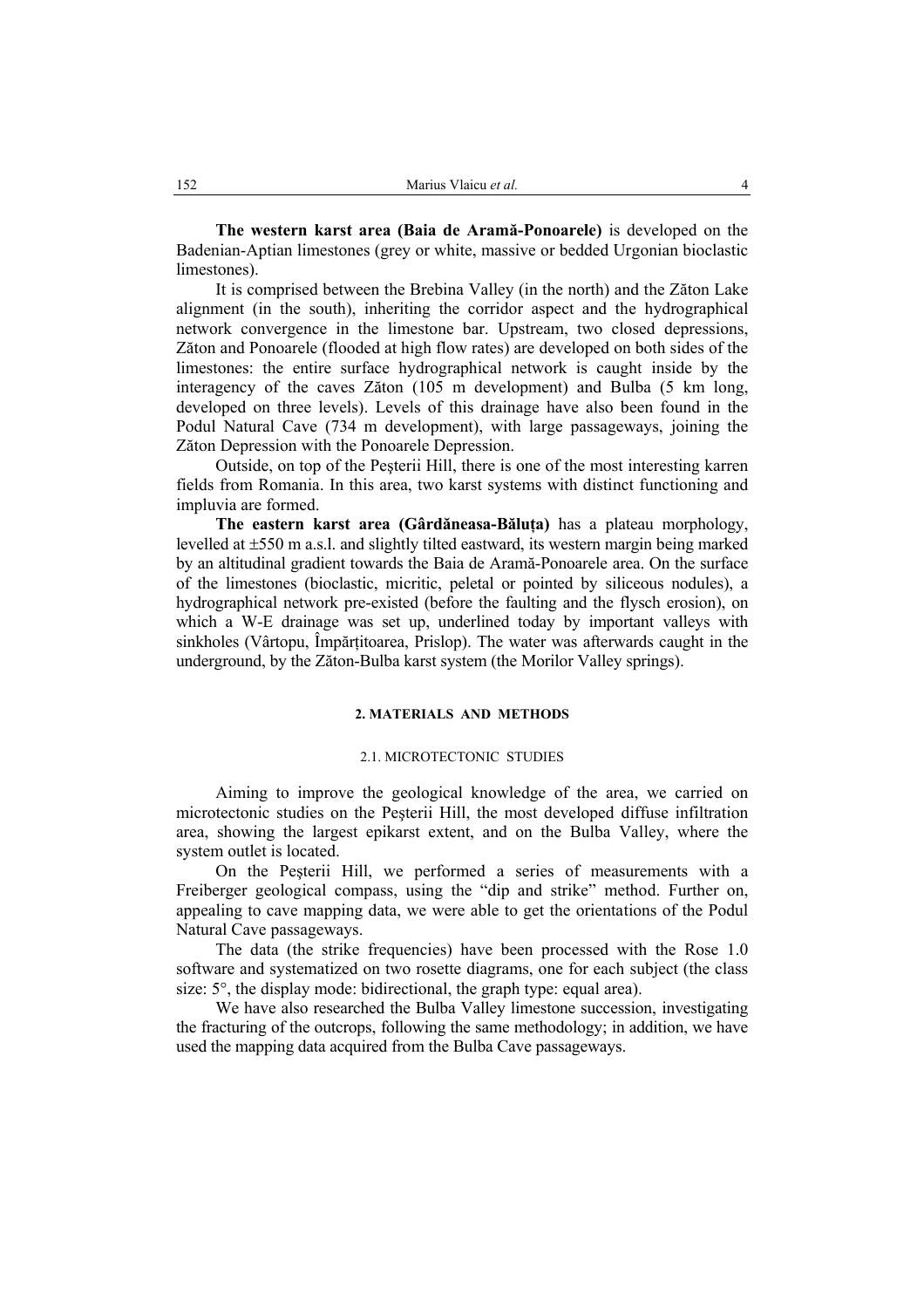#### 2.2. INTRINSIC VULNERABILITY ASSESSMENT

The assessment of intrinsic vulnerability has been based on the rating of the four parameters mentioned by the EPIK method (DOERFLIGER & ZWAHLEN, 1998): development of the epikarst (**E**), protective cover (**P**), infiltration conditions (**I**) and development of the karst network (**K**).

The categories of the E parameter have been defined based on the results of geomorphological studies and airborne images.

The subdivision of the protective cover has been possible due to the field observations. Only the depth of the cover has been considered in the evaluation of the P parameter. It has been defined by field observations, using the principle of morphological equivalence.

The evaluation of the infiltration conditions (I) has been made by the identification of concentrated infiltration zones (swallow holes) and diffuse infiltration zones.

For the assessment of the karst network (K) parameter, we took into account cave register data.

Throughout the area, all parameters have been mapped and a weighting coefficient has been assigned to each of them, according to their protection function. Different index values have been grouped in four classes, related to their vulnerability degree. In this way, a map has been drawn, representing the spatial distribution of the vulnerability.

## 2.3. HYDROGEOCHEMICAL ANALYSES

The water samples have been collected by using a Crison PH 25 portable instrument, in order to perform all the temperature and pH measurements.

The pH-meter has been calibrated using two pH standard solutions purchased from Crison: one having the pH 4.01 (code  $94-60$ ) and the other – pH 7.00 (code  $94-61$ ).

The hydrogencarbonate ion content has been assessed by titration with a 0.05 M HCl solution, by using a solution of bromocresol green and methyl red as indicator – SR-ISO-9963-1 (A 99), 2002.

All the concentration assessments for chloride (SR-ISO-9297, 2001), sulfate (ASTM, 1995), silica (PAKALNS & FLYNN, 1967), ammonium (MACKERETH *et al.*, 1978), nitrite (MACKERETH *et al.*, 1978) and nitrate (MACKERETH *et al.*, 1978) have been conducted in laboratory, by the means of a Perkin-Elmer Lambda 25 molecular absorption spectrometer, in the visible and ultraviolet spectra.

The aqueous model used during this study is contained in the PHREEQC 2.12.5 software. PHREEQC calculates both activities of aqueous species and departure from equilibrium (saturation index, SI) for many solid phase (minerals) and gases that might be in contact with the aqueous phase.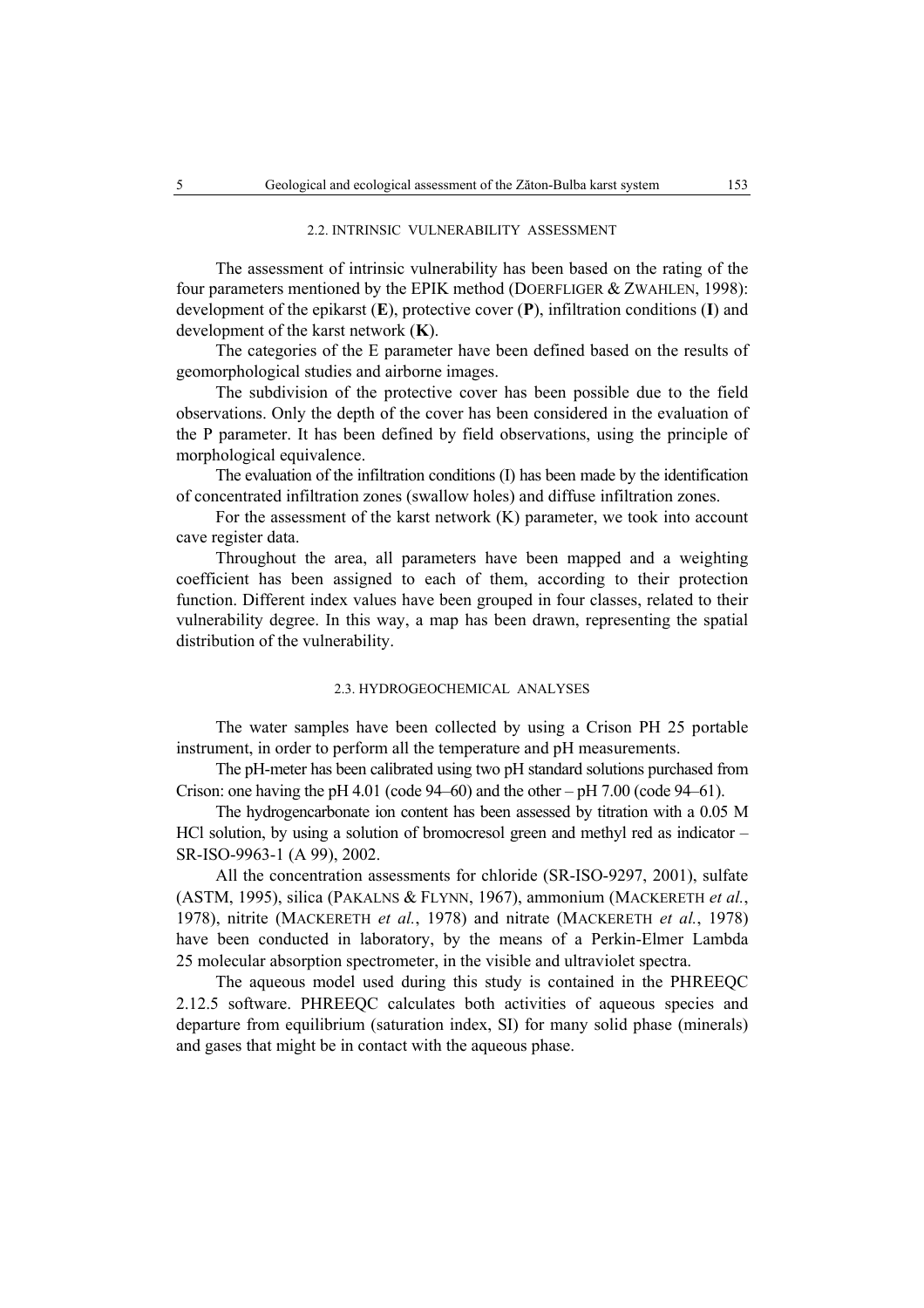#### 2.4. BIODIVERSITY STUDY

The study has been carried out in two areas: Ponoarele (the Zăton-Bulba karst system) and the Lupşa Valley. The sampling took place in 2007 and 2008, between April and May. Harvestmen species have been collected using two sampling methods: pitfall traps, consisting in groups of three traps in a triangle design, with 2 m distance between traps, and Winkler method, consisting in  $1/m^2$  samples of leaf litter and soil.

Rather than analyzing each method data separately, we modeled the cumulative abundance and the species richness. We built species accumulation curves, in order to assess the adequacy of our sampling methods and the effectiveness of sampling effort for each of the two studied regions.

Since the species accumulation curves did not reach an asymptote neither for the Lupşa Valley, nor for the Ponoarele region, we used richness estimators: **Chao 2** (the incidence-based estimator of species richness) and **ACE** (the abundancebased coverage estimator of species richness) to improve the species richness estimates over the observed richness value.

An one way ANOVA analysis has been used to determine if the observed species richness differed between the two regions. Since the sample size (number of captured individuals) was uneven between studied regions, the rarefaction curve has been used to correct the unbalanced sample sizes.

A principal component analysis (PCA) on a covariance matrix has been used to determine which harvestmen species and sites contributed most to variation among communities.

#### **3. RESULTS AND DISCUSSIONS**

## 3.1. MICROTECTONIC FRAMEWORK

Concerning the diagram obtained for the Peşterii Hill, we emphasize the relatively wide range of values spanned by the fissures strike. The tension fissures are outlined by the N15°E, N15°W and N30°W orientations, while the fissures with W-E orientation describe the trend of the Izverna-Ponoarele-Baia de Aramă strike-slip fault (actually, the analysis of the strain ellipsoid has shown that these are shear fissures); another orientation, N80°W, is also present, related to the pseudocleavage of the limestone outcrop. Comparing these orientations with the main trends of the Podul Natural Cave passageways: N-S, N10°E, N40°E and N45°W, we mention that in this case, without excluding the tectonic influence, a much important role in the karstogenesis has been played by other features and processes, controlled by the relationships with a deep base level.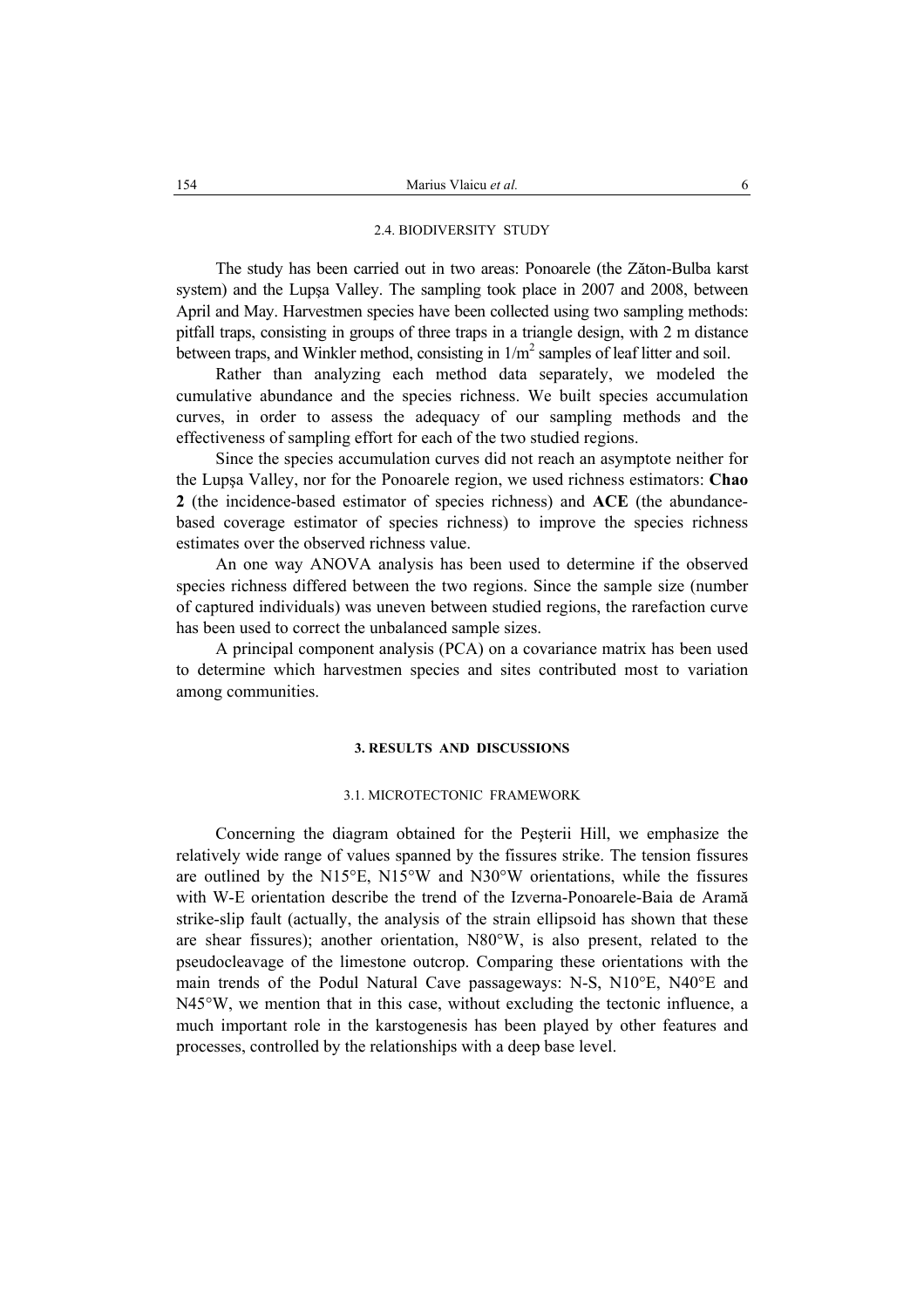Analyzing the diagram drawn for the Bulba Valley, we can affirm that the strike is spanning again a wide range of values, easily permitting the access and the circulation of water within the karst massif.



Fig. 2 – Zăton-Bulba karst system (Mehedinți Plateau): 1. karren field; 2. sinkhole; 3. blind valley; 4. karst depression; 5. vertical cliff; 6. limestone ridge; 7. river; 8. swallow hole; 9. underground drainage; 10. active passageway; 11. temporary active passageway; 12. dry passageway; 13. speleothems; 14. collapsed rocks; 15. limestone; 16. non-karst rocks, 17. alluvial layer; 18. settlement; 19. mapping point (after GORAN, 1978, modified).

The diagram is slightly modified, due to the local tectonic conditions. The most important orientations of the fissures are: N-S, W-E and N85°E. Comparing these results with the main directions of the Bulba Cave passageways (N-S, W-E and N45°E), we have ascertained the concordance between the first two pairs.

For the last direction case, the importance of the tectonic conditioning decreases, some different features, like the bedding joints, playing a decisive role. We have also noted other orientations, illustrating a variable influence of the tectonic factor: N25°E, N55°E, N60°E and N40°W. The N-S direction is parallel to the Motru fault, with extensional regime, while the shear fissures, pertaining to the Izverna-Ponoarele-Baia de Aramă strike-slip system, are disposed along the W-E direction.

The studies have provided additional tools for the vulnerability assessment within the test area. Practically, we rendered evident the epikarst extension and the fragmentation density, important for the I parameter appraisal. The sector is covered by wide karren fields, like those located on the Peşterii Hill and above the Bulba Cave, typified by intense fracturing, on various directions, allowing a fast diffuse infiltration, on a large scale, making vulnerable the karst massif.

As it is obvious from the Fig. 2, the sinkhole alignments are marking the orientation of the main drainage and its tributaries; by the size of the covered area, the quick diffuse infiltration contributes to an increase of the exposure degree in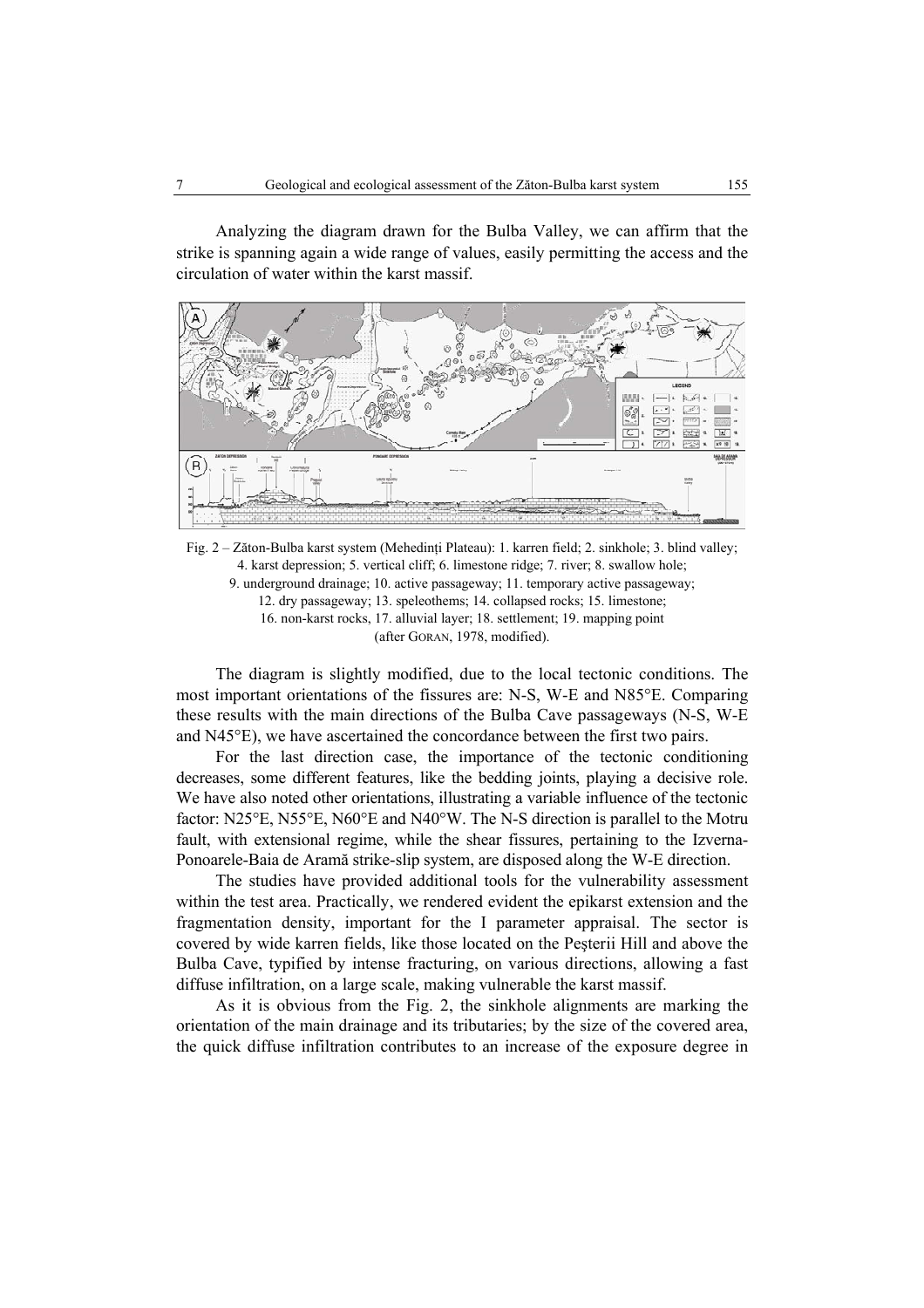the case of a contamination event. Three main swallow holes (Zăton, Gaura Iepurelui and Găinii) also supply in a concentrated way the karst system. The water flowing from the Găinii swallow hole and from other small inlets is driven by the pseudocleavage orientation. The essential drainage feature, influencing the karst functioning and the K parameter, consists in the convergent pattern of the underground flow, conditioned by the extensional regional faulting.

# 3.2. INTRINSIC VULNERABILITY ASSESSMENT

The E parameter (Fig. 3) has been subdivided in three categories:

- category 1  $(E_1)$  indicates the most vulnerable areas and has been assigned to the sectors with swallow holes, sinkholes, karren fields, fractured zones;
- category 2  $(E_2)$  refers to the intermediate zones of these features;
- category 3  $(E_3)$  includes the rest of the catchments.

As  $P_1$  (Fig. 4) represents mapped area with karren fields, with soil thickness under 20 cm,  $P_2$  includes areas with soil thickness between 20 and 100 cm. The  $P_3$ category illustrates a succession of soil and low permeability geological formations, with protective cover thickness of more than 1 m. Last category  $(P_4)$  shows a protective cover of more than 5 m, overlaying the large sinkholes and the morphological contact depressions (in the case of the Zăton Lake and the Ponoarele Depression).



Fig. 3 – The E parameter map. Fig. 4 – The P parameter map.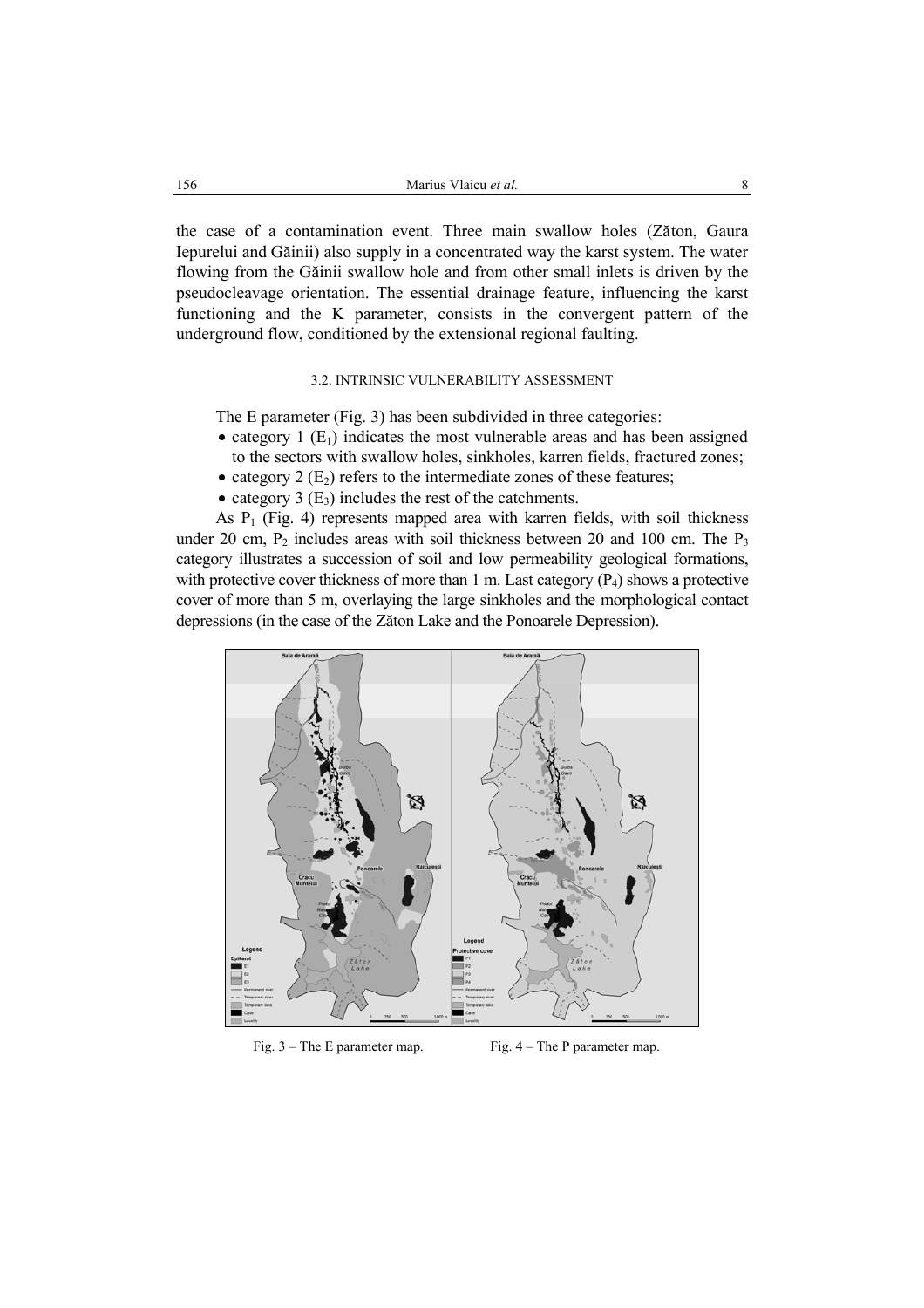Category I<sub>1</sub> (Fig. 5) covers the same area as the  $E_1$  epikarst parameter; I<sub>2</sub> and  $I_3$  have been separated using the criteria of MUSY (2009), while  $I_4$  represents the rest of the catchment area.

The K parameter (Fig. 6) has been divided in three categories, ranging from the most vulnerable to the least vulnerable. In this case, for a developed karst network with decimeter to meter wide conduits (caves) and potholes (swallow holes), we have assigned a  $K_1$  category.



Fig. 5 – The I parameter map. Fig. 6 – The K parameter map.

The  $K_2$  category includes karst areas with poorly developed karst network. Finally, the  $K_3$  category has been assigned to mixed and fissured non-karst aquifers.

The vulnerability map presented in Fig. 7 displays a complex pattern of vulnerable zones. The **F** index (protection factor) has been divided in four vulnerability classes, corresponding on the map to the areas of very high, high, moderate and low vulnerability.

The first category, with high vulnerability, has been assigned to the areas directly connected to swallow holes or to diffuse infiltration zones, resulting from the well developed epikarst (karren field) and thin soil layer. The rest of the karst area indicates a high or moderate vulnerability. On the other hand, the low vulnerable perimeters are mostly those parts of the catchments with lower ground slopes, lacking karst features.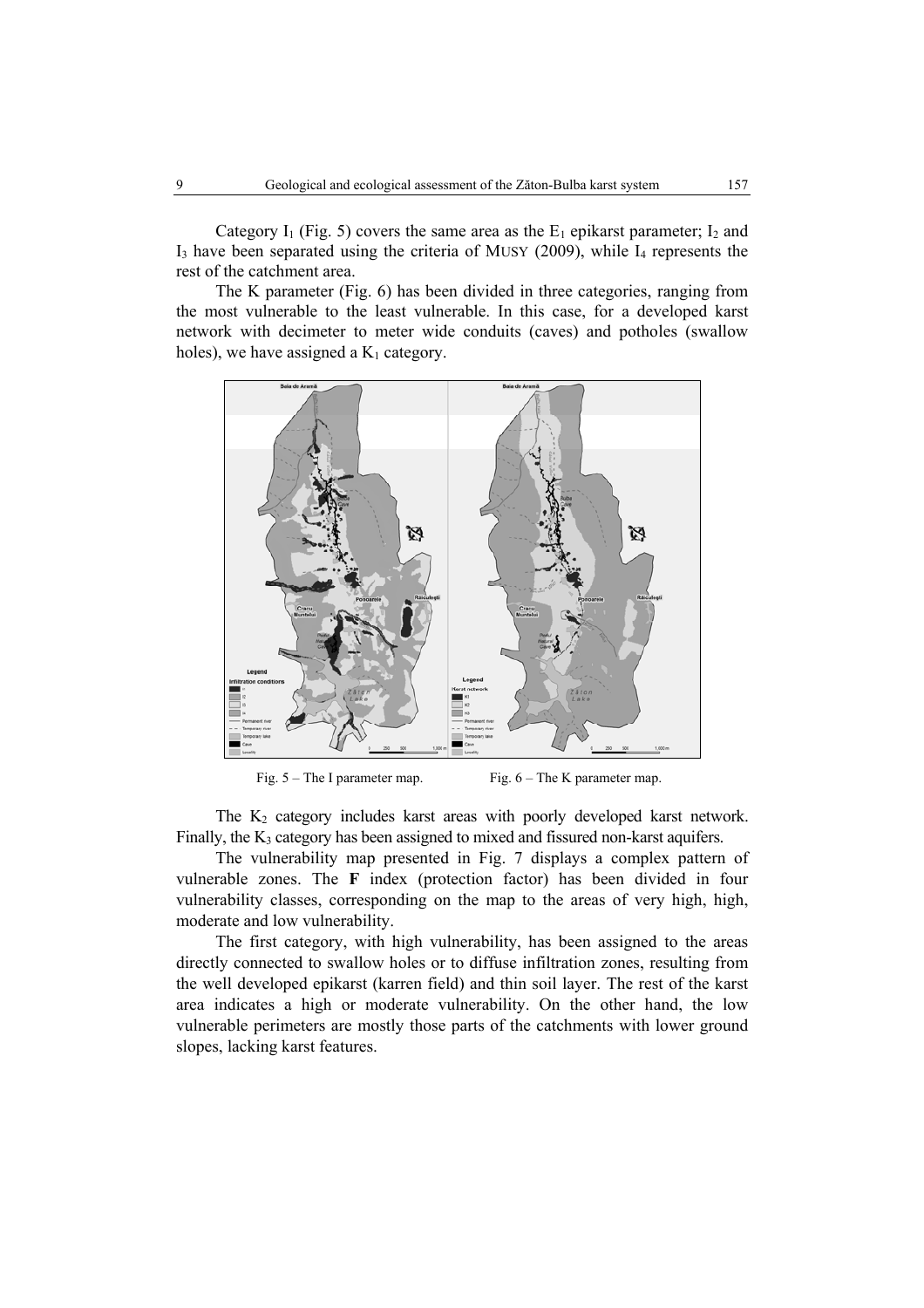

Fig. 7 – The vulnerability map.

# 3.3. HYDROGEOCHEMICAL DATA

In the natural water from the test area, dissolved solids (TDS) concentrations vary from 142 mgL<sup>-1</sup> to 631 mgL<sup>-1</sup> (Table 1). Within the area, the dominant cations are  $Ca^{2+}$  and Mg<sup>2+</sup>, while the dominant anion is HCO<sub>3</sub><sup>-</sup>. The TDS content of groundwater have a distribution accounting for the petrographic nature of the water flow substratum.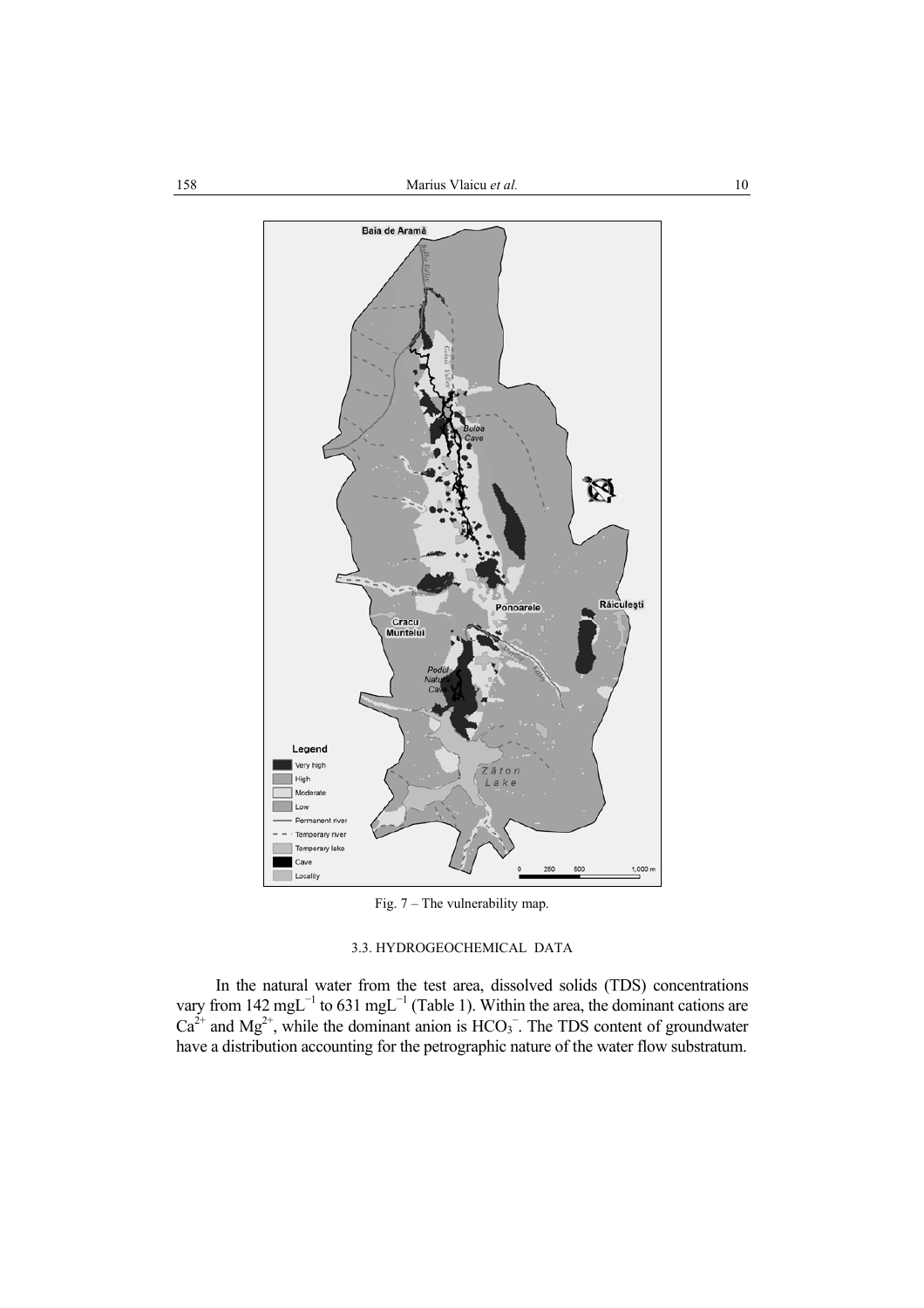Calcium (Fig. 8) is a principal component of the major minerals in the investigated area and, therefore, a main dissolved constituent in groundwater, in most of the region. Concentrations of calcium ion ( $Ca^{2+}$ ) in water vary from 21.1 mgL<sup>-1</sup> to 127.6 mgL<sup>-1</sup>. The concentration of  $Ca^{2+}$  is controlled throughout by the mineral saturation and/or by the cation exchange.



Fig. 8 – The Piper diagram of the sampled sources.

Magnesium is a major component of dolomite and a minor component of calcite. Mg<sup>2+</sup> concentrations in water from the studied area range from 0.4 mgL<sup>-1</sup> to 12.6 mgL<sup>-1</sup>.

We have noticed that in the groundwater the spatial distribution of Ca+Mg concentrations is virtually identical to that of the TDS content. The space and time distribution of the main parameters describing the evolution of equilibria in a carbonate system, namely the  $CO<sub>2</sub>$  partial pressure (pCO<sub>2</sub>), as well as the saturation index (SI) with respect to calcite and dolomite (Table 2), provide valuable information concerning the main flow directions established within the area.

The principal anion in most of the groundwater in the studied area is hydrogencarbonate (HCO<sub>3</sub><sup>-</sup>), its concentrations range from 85.2 to 305.3 mgL<sup>-1</sup>. Sources of  $HCO<sub>3</sub><sup>-</sup>$  in natural water are: (1) dissolution of  $CO<sub>2</sub>$  gas in recharge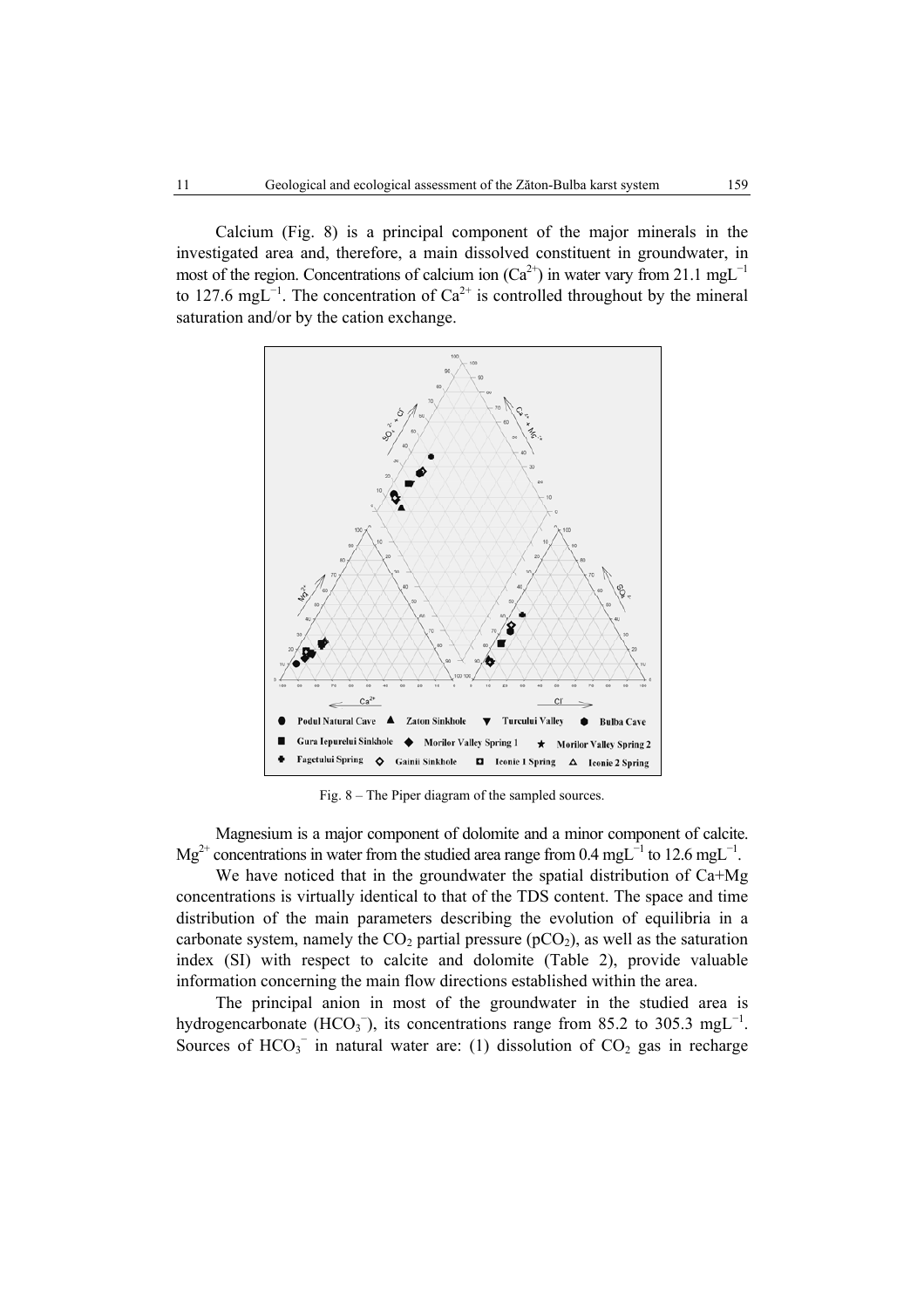water, principally within the soil layer, (2) dissolution of carbonate minerals and (3) biochemical oxidation of organic materials.

Within the studied karst region, the carbonate system is the strongest natural buffer, tending to maintain the groundwater pH within the range 6.73 to 8.63. In this range, the predominant carbonate species is  $HCO_3^-$ .

The concentrations of the dissolved sodium  $(Na^+)$  and potassium  $(K^+)$  in the Ponoarele area water range in 0.4–14.2 mgL<sup>-1</sup>, respectively 0.6–6.4 mgL<sup>-1</sup>. Potassium concentrations in most water from the studied area are low, because  $K^+$ bearing minerals in the local aquifers are present only in trace amounts.

Aluminosilicate minerals containing potassium (glauconite, potassium feldspar), probably present in trace quantities, can dissolve and add very small amounts of  $K^+$  to groundwater.

Chloride concentrations vary from 0.5 to as much as  $10.5 \text{ mgL}^{-1}$ . In this karst area, the natural origin of the Cl⊤ anion may be prevalently associated with the rainfall water inflow. In those zones where  $Cl^-$  concentrations exceed 1 mgL<sup>-1</sup>, groundwater contamination with domestic disposals is quite probable to occur. Natural salts of Cl (evaporite minerals) are not present in this region.

Ammonium in groundwater is frequently associated with animal-waste sources (manure applied as fertilizer) and with septic systems. Background levels for natural nitrate in groundwater are less than 3 mgL<sup>-1</sup>. Higher concentrations might indicate that nitrate from sources like human and animal waste or fertilizers have entered the groundwater, but such levels have not been recorded by us.

The concentrations of certain elements (Cu, Zn, Ni, Cd, Pb, As, Se, Sb, F) were below detection limit.

#### 3.4. BIODIVERSITY DATA

The sampling effort in the two areas resulted in 412 individuals belonging to 14 species. Nine species have been collected from both areas, whereas *Lophopilio palpinalis*, *Platybunus pallidus*, *Trogulus oltenicus* occurred only in the Lupşa Valley, while *Mitostoma chrysomelas* and *Platybunus pinetorum* only in Ponoarele.

The species accumulation curves (**Sobs**) have shown an increase in the number of species with the number of samples, but did not reach an asymptote neither for the Lupşa Valley, nor for the Ponoarele area (Fig. 9a and Fig. 9b).

Both the Chao 2 and the ACE estimators have shown higher values than the observed values of the species richness for the Lupşa Valley area (Fig. 9a and Fig. 9b).

The one-way ANOVA analysis (ANOVA factor  $-F = 0.46$ , significance level  $-p$  0.05) shows no significant differences in species richness between the two areas, when rarefaction curve has been used for an equal sampling effort (using identical number of individuals,  $n = 120$ ) (Fig. 10).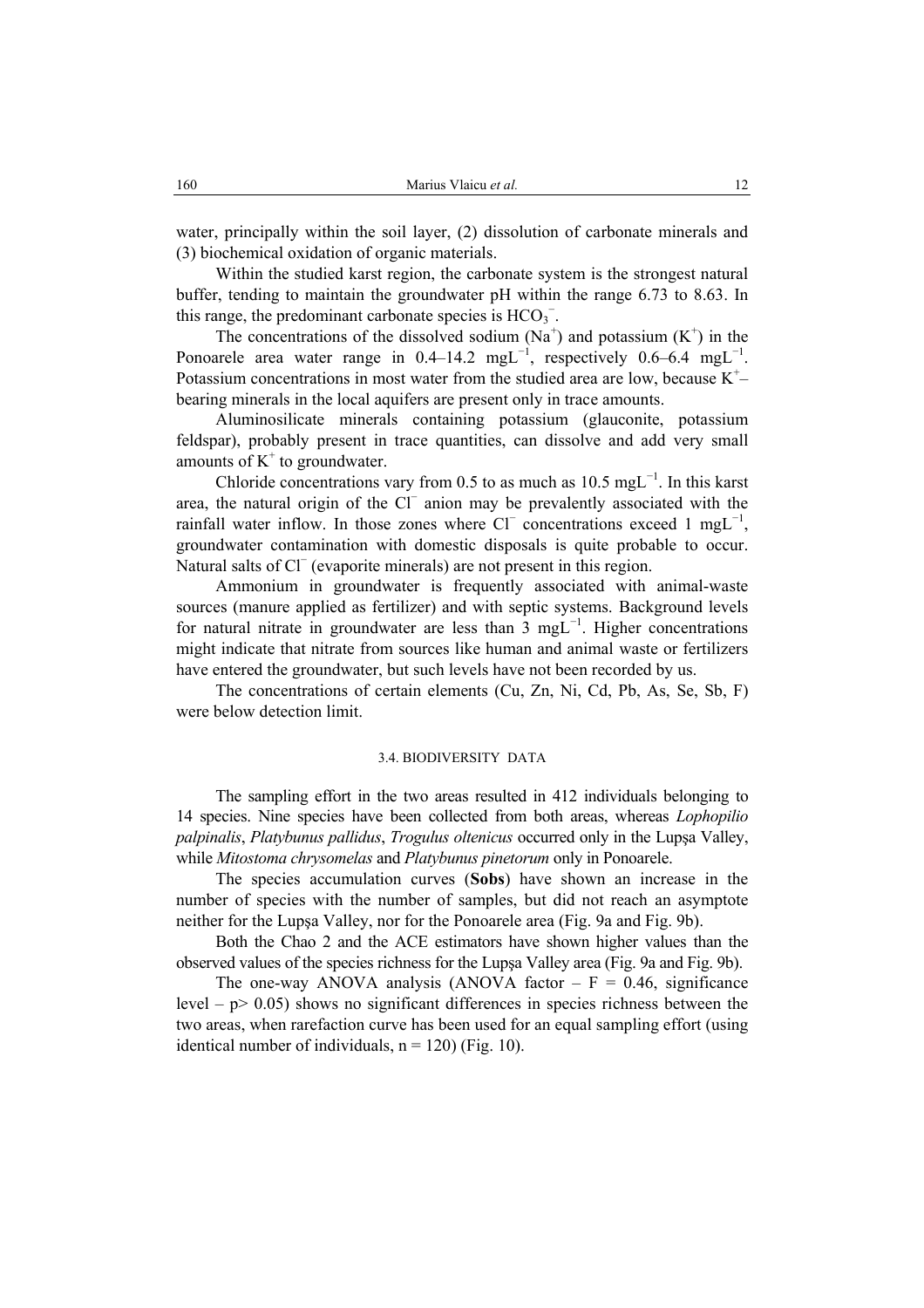

Fig. 9a – Observed species richness and estimated species richness of the harvestmen from the Lupşa Valley: Sobs – number of observed species, Chao 2 – incidence-based estimator of species richness and ACE – abundance-based coverage estimator.



Fig. 9b – Observed species richness and estimated species richness of the harvestmen from Ponoarele: Sobs – number of observed species, Chao 2 – incidence-based estimator of species richness and ACE – abundance-based coverage estimator.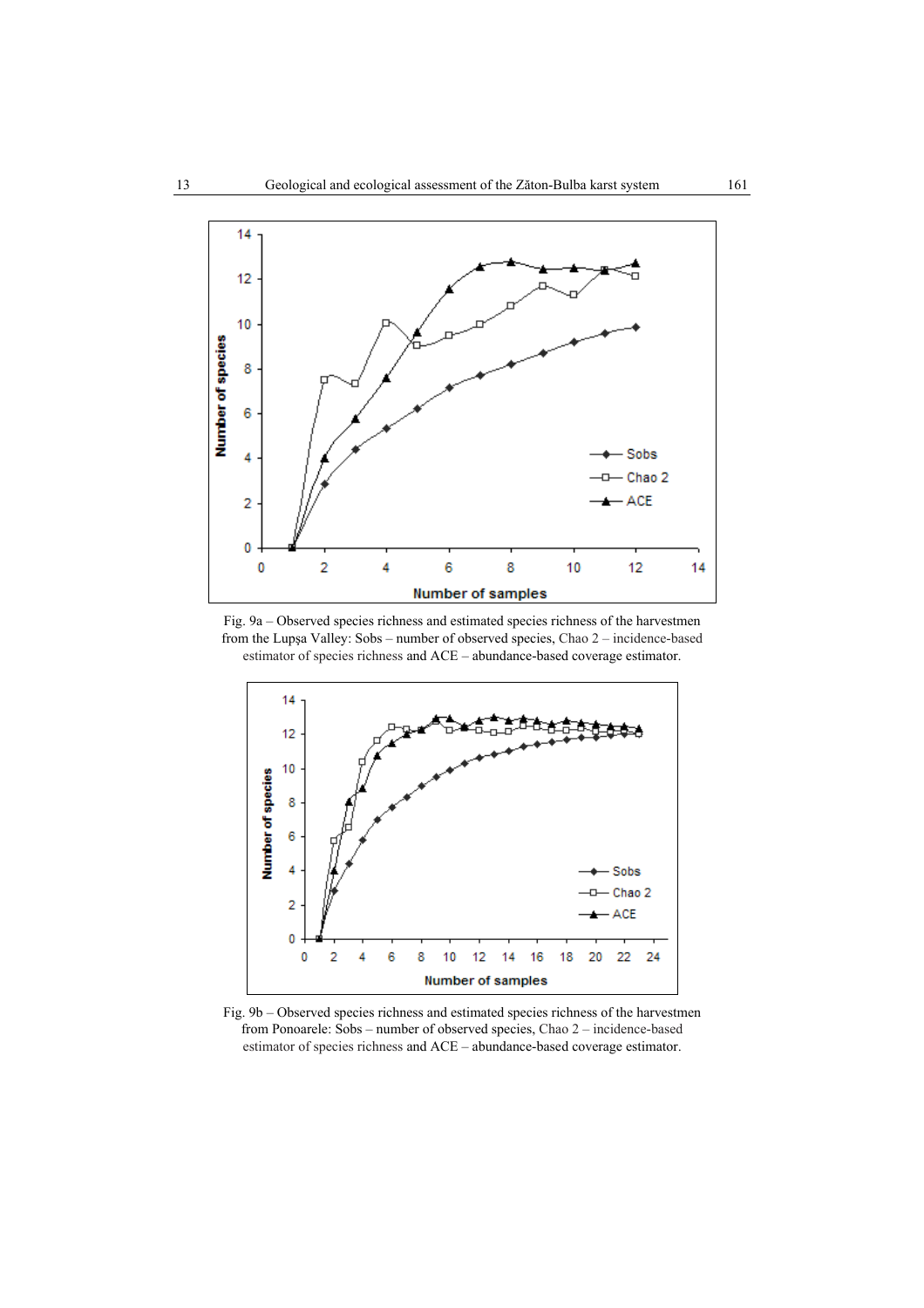

Fig. 10 – Rarefaction curves for the harvestmen of the Lupşa Valley and Ponoarele regions.



Fig. 11 – Principal component analysis (PCA) of the harvestmen community from the Lupşa Valley and Ponoarele area.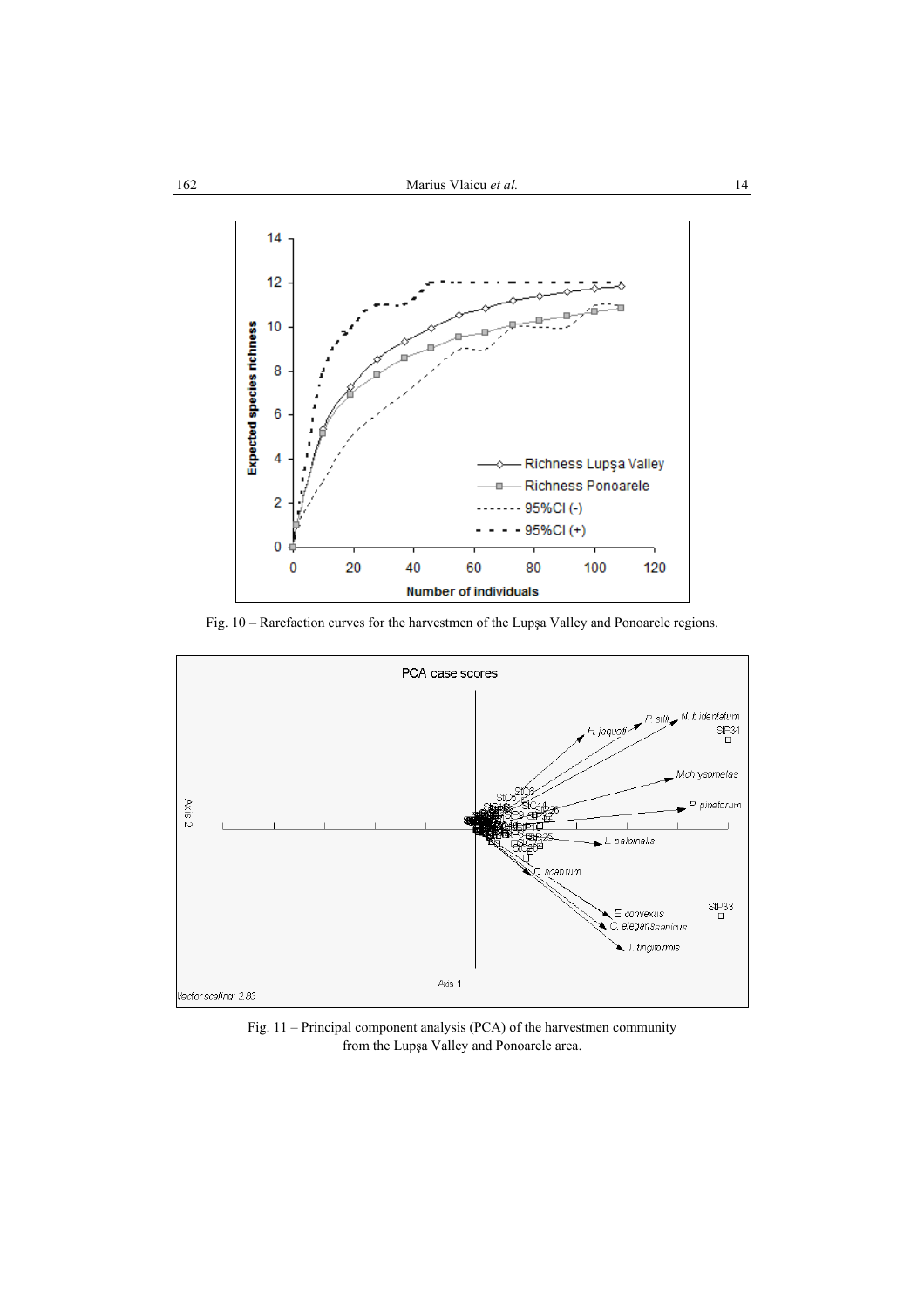The first three principal components explained together 54.46% of variance among communities. The first component (PC1) had higher positive weights related to species abundant in Ponoarele: *T. tricarinatus* and *T. tingiformis*.

PC2 explained 13.15% of the variance and gave higher negative weights to species like: *T. tingiformis*, *T. closanicus*, *C. elegans* and *E. convexus*, which were more abundant in Ponoarele than in the Lupşa Valley.

PC3 explained 9.8% of the variance and species more abundant also in Ponoarele than in the Lupşa Valley (*N. bidentatum sparsum*, *T. closanicus* and *L. palpinalis*) received the highest negative weights.

The eigenvectors are presented in Figure 11 and specify the direction in which the abundance of harvestmen species increases in studied sites. Sites 34 (StP34) and 33 (StP33) show the highest abundance values for 10 out of the 14 total species number.

## **4. CONCLUSIONS**

The complexity of the karst landscapes and functioning, renders less effective the assessment of the karst vulnerability from a single point of view (geological, geomorphological or hydrogeological).

Therefore, we have diversified our approach, by adding hydrogeochemical and biological data.

The results of the biodiversity study have indicated no significant differences in species richness between the two studied areas at identical sampling effort. The species richness is also related to the habitat diversity and heterogeneity.

The creation or modification of the habitat structure has been postulated to be an important mechanism generating heterogeneity and thus high species richness (JONES *et al.*, 1997).

Although, one can properly estimate the effect of human impact only by fully sampling of the two areas and, accounting for differences in habitat characteristics, the results obtained in this study support the hypothesis that low human impact can increase the species richness. In addition to human impact, others factors, like habitat size, degree of isolation and vegetation, may be involved in the species richness and in the species assemblages of the harvestmen community.

We conclude that the threat of the anthropogenic impact on the karst ecosystems may be better assessed by combining the understanding of the processes acting within the karst terrains vulnerable framework with hydrogeochemical data and information concerning the cumulative abundance and the species richness of certain selected taxa.